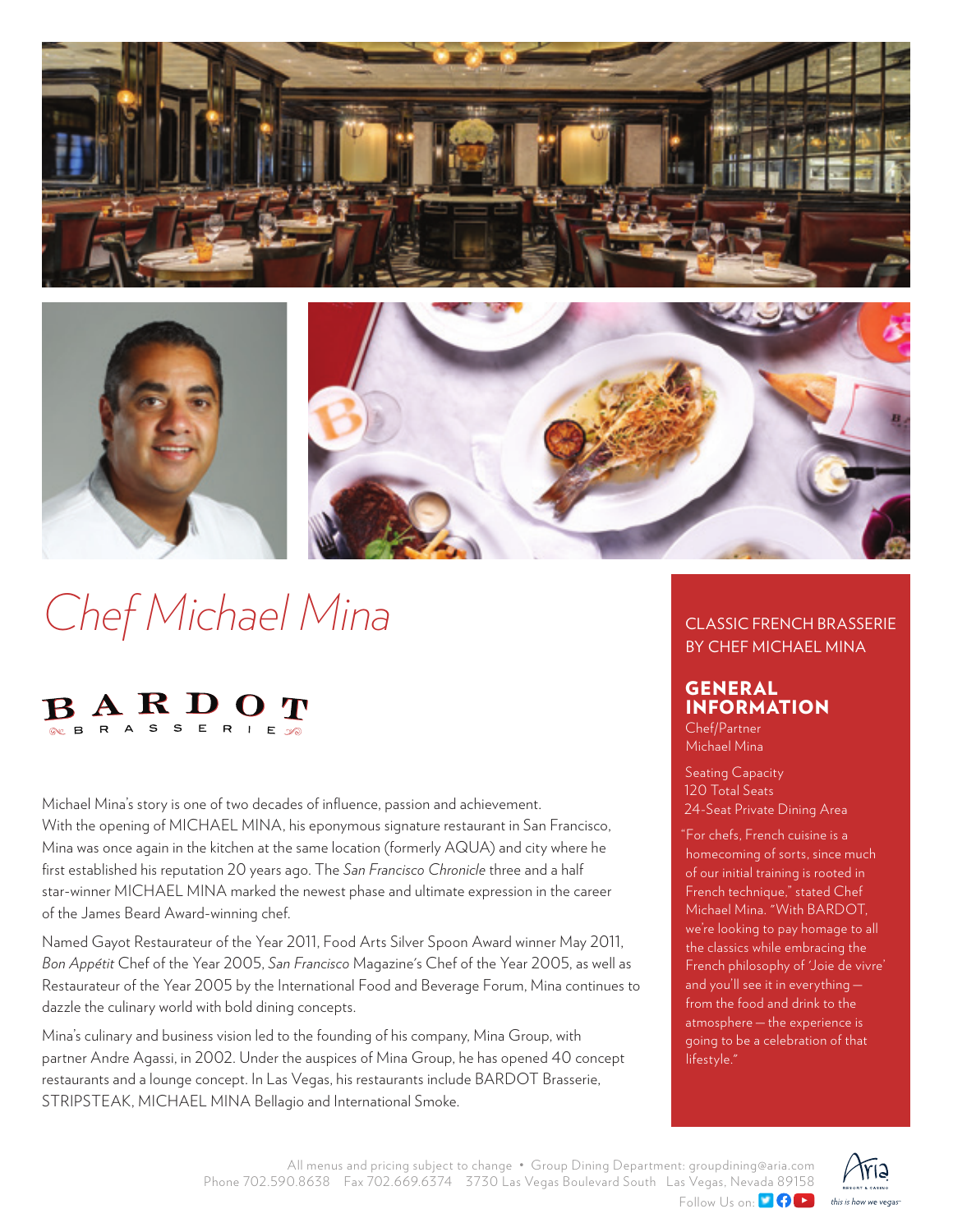

# **RESTAURANT INFO**

Looking to add a little je ne sais quoi to your evening? Look no further than Michael Mina's BARDOT Brasserie, an intriguingly delicious place to sip a cocktail and indulge in French favorites with a modern twist.

Cozy up to the bar and let one of our mixologists transport you to the streets of Paris with one of our signature cocktails, like the "And God Created Woman" or the "Midnight In Paris." Fancy yourself a wine connoisseur? You'll feel at home with an array of New World and Old World wine from the regions of Burgundy, Bordeaux, Rhone Valley, Alsac and Loire Valley. Culinary highlights include Foie Gras Parfait, Escargots Bardot, Prime Steak Frites and all of your French favorites. Inspired by early film noir, BARDOT's mix of low lighting and dramatic shadows sets the mood for a little bit of playful trouble. Sure you may be dining in Vegas, but you never know where a lunch, dinner or weekend brunch at BARDOT will take you.

# **SIGNATURE DISHES**

Heritage Chicken Roti Foie Gras Parfait Prime Steak Tartare Steak Frites Beef Wellington







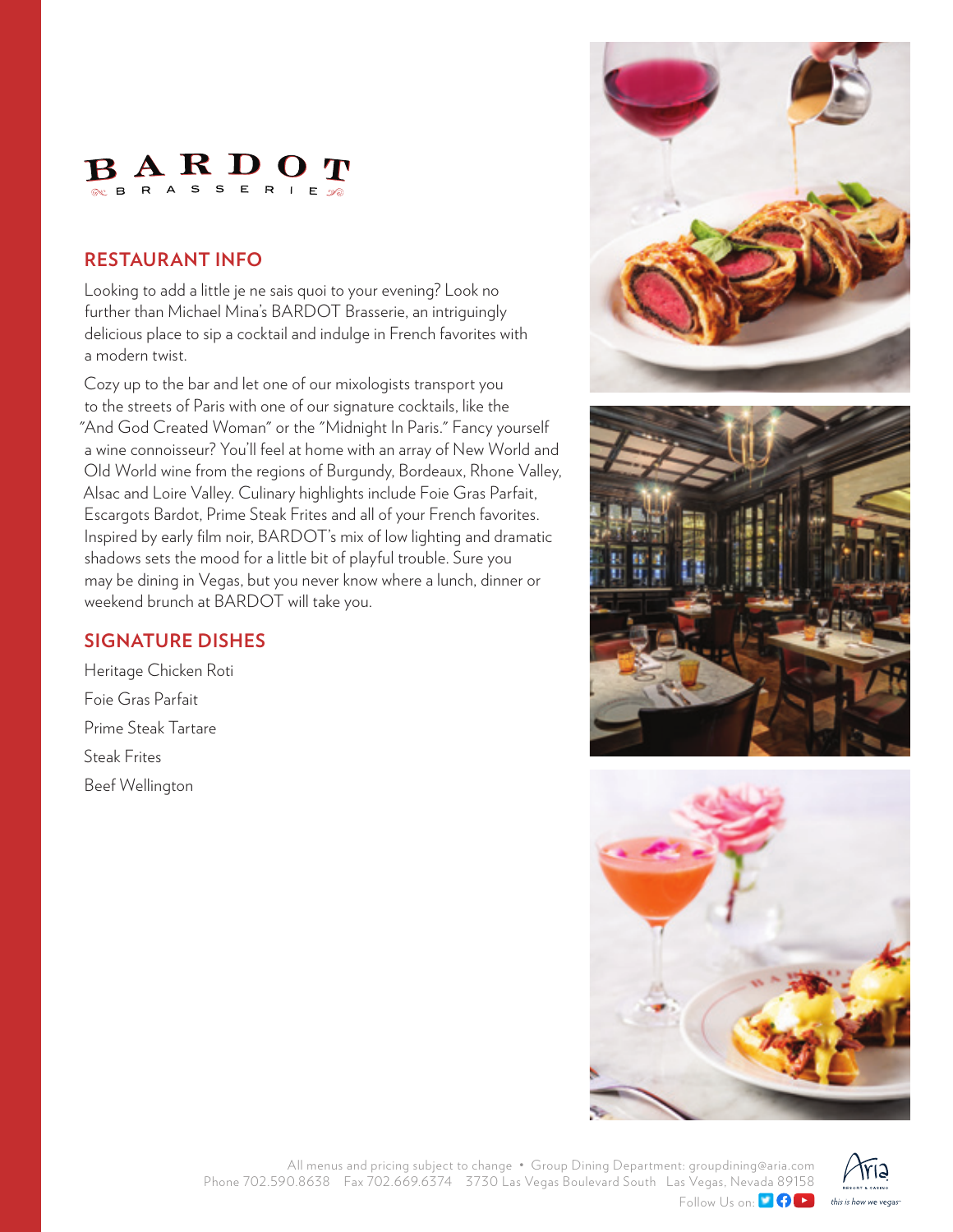

## **NOTRE DAME BRUNCH \$47 PER PERSON**

#### **FIRST COURSE FAMILY STYLE**

MARKET FRUIT PLATE Crème Fraîche, Buckwheat Honey, Vanilla Bean, Orange Blossom Water

LA BOULANGERIE Pain au Raisin, Chocolate Croissant, Canelé, Kouign-Amann

SALADE BARDOT Gem Lettuce, Fines Herbes, Shaved Radishes, Dijon Vinaigrette

#### **MAIN COURSE FAMILY STYLE**

KING CRAB & ENDIVE CAESAR Alaskan King Crab, Belgian Endive, Parmigiano Reggiano, Caper Aïoli, Herbed Breadcrumbs

FRENCH TOAST Brioche French Toast, Vanilla Mascarpone, Almond Brittle, Orgeat Syrup

CROQUE MADAME\* House Ham & Brie on Toasted Brioche, Sunny Side Up Egg, Sauce Mornay with Hash Browns or Green Salad

FRENCH OMELETTE\* Fines Herbes, Gruyère Cheese, Hash Browns, Salade Verte

## **DESSERT FAMILY STYLE**

CHOCOLATE MACARON French Chocolate Cookie, Hazelnut & Dark Chocolate Mousse, Grand Marnier

ESPRESSO CRÈME BRÛLÉE Espresso Custard, Caramelized Sugar

*Rosé & Mimosa Bottomless for two hours – \$30 per person Veuve Clicquot – \$90 per person*

# **CHAMPS ÉLYSÉE BRUNCH \$58 PER PERSON**

#### **FOR THE TABLE**

LA BOULANGERIE Pain au Raisin, Chocolate Croissant, Canelé, Kouign-Amann

#### **FIRST COURSE FAMILY STYLE**

MARKET FRUIT PLATE Crème Fraîche, Buckwheat Honey, Vanilla Bean, Orange Blossom Water

CHARCUTERIE BOARD Housemade Pâté, Pork Rillettes, Saucisson Sec, Bayonne Ham

SALADE BARDOT Gem Lettuce, Fines Herbs, Shaved Radishes, Dijon Vinaigrette

## **MAIN COURSE FAMILY STYLE**

LOBSTER SCRAMBLE\* Maine Lobster, Organic Eggs, Wild Mushrooms, Raclette Cheese

FRENCH TOAST Brioche French Toast, Vanilla Mascarpone, Almond Brittle, Orgeat Syrup

BARDOT STEAK & EGGS\* Prime "Manhattan Cut" New York, Soft-Scrambled Eggs, Hash Browns, Sauce Verte

TRUFFLE OMELETTE Périgord Truffle Duxelles, Gruyère Cheese, Hash Browns, Salad Verte

## **DESSERT FAMILY STYLE**

CHOCOLATE MACARON French Chocolate Cookie, Hazelnut & Dark Chocolate Mousse, Grand Marnier

ESPRESSO CRÈME BRÛLÉE Espresso Custard, Caramelized Sugar

*\*Consuming raw or undercooked meats, poultry, seafood, shellfish or eggs may increase your risk of foodborne illness.*

> Menu prices do not include beverages, tax or gratuity. Menu changes based on seasonal availability of local ingredients. Vegetarian meals may be prepared with advance notice.



All menus and pricing subject to change • Group Dining Department: groupdining@aria.com Phone 702.590.8638 Fax 702.669.6374 3730 Las Vegas Boulevard South Las Vegas, Nevada 89158 Follow Us on: **DOD**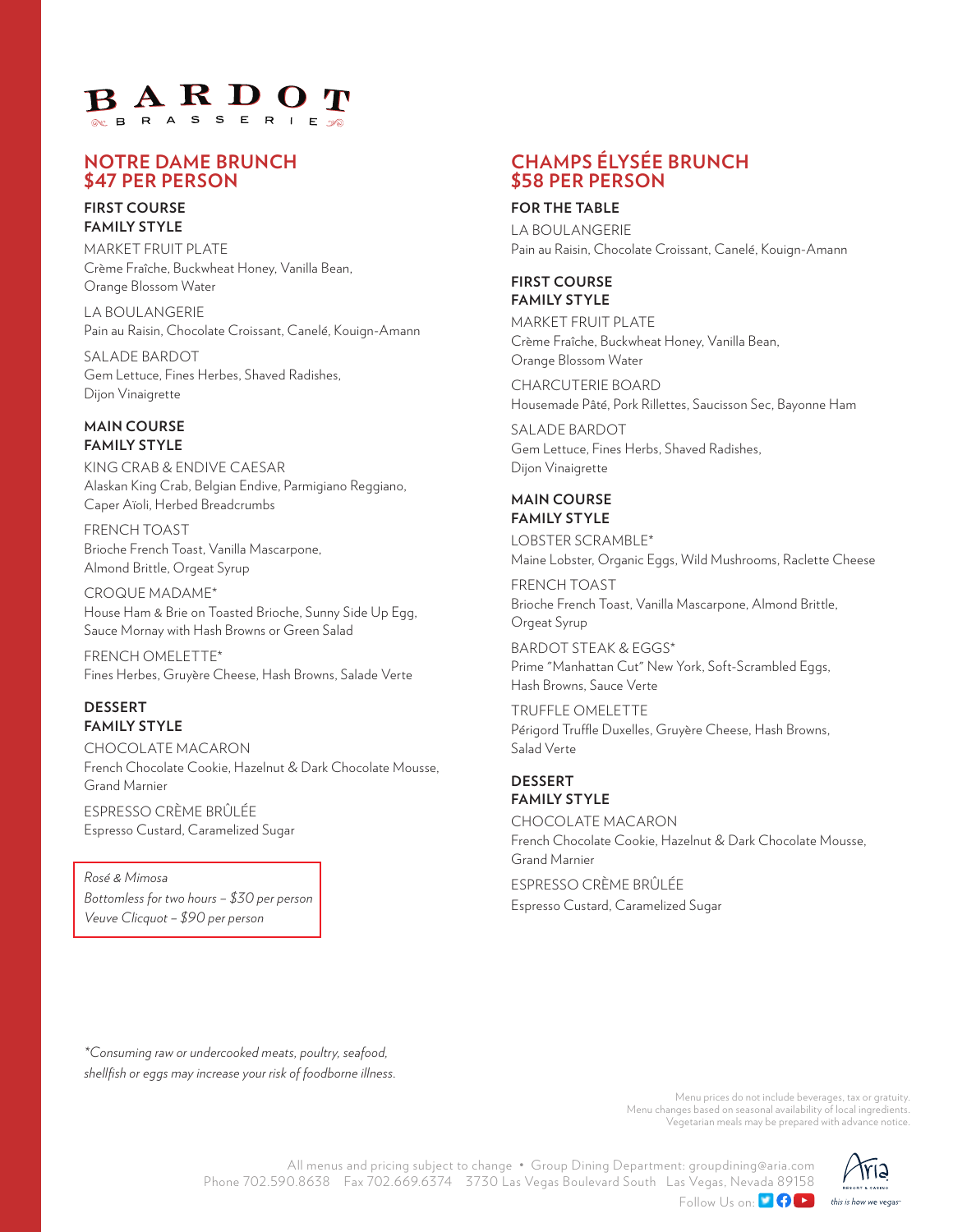# BARDO **S**

# **BORDEAUX \$78 PER PERSON**

## **FIRST COURSE**

(Choice Of) ONION SOUP GRATINÉE Classic Beef Broth, Baguette Crostini, Cave-Aged Gruyère

SALADE BARDOT Gem Lettuce, Fines Herbes, Shaved Radishes, Dijon Vinaigrette

#### **MAIN COURSE**

(Choice Of) SEARED KING SALMON\* Beluga Lentils, Smoked Tomato Vinaigrette

PAN-ROASTED JIDORI CHICKEN BREAST Green Beans, Sauce Vin Jaune, Mushroom Bread Pudding

PARISIAN GNOCCHI Seasonal Garnitures

#### **DESSERT**

(Choice Of) ESPRESSO CRÈME BRÛLÉE Espresso Custard, Caramelized Sugar

CHOCOLATE MACARON French Chocolate Cookie, Hazelnut & Dark Chocolate Mousse, Grand Marnier

## **BURGUNDY \$87 PER PERSON**

#### **FAMILY STYLE**

PRIME STEAK TARTARE\* Sauce Verte, Egg Yolk, Gaufrette Potatoes

SALADE BARDOT Gem Lettuce, Fines Herbes, Shaved Radishes, Dijon Vinaigrette

FOIE GRAS PARFAIT Ruby Port Gelée, Housemade Brioche

#### **MAIN COURSE**

(Choice Of) SEARED KING SALMON\* Beluga Lentils, Smoked Tomato Vinaigrette

PAN-ROASTED JIDORI CHICKEN BREAST Green Beans, Sauce Vin Jaune, Mushroom Bread Pudding

WOOD-GRILLED PRIME STEAK Flat Iron, Au Poivre, French Fries

**Optional Steak Frites Enhancements:** Maine Lobster Tail \$29 King Crab \$29

FAMILY-STYLE SIDE DISHES: Macaroni & Mimolette Gratinée, Béchamel Blistered Green Beans, Lemon Butter, Almonds

#### **DESSERT**

(Choice Of) ESPRESSO CRÈME BRÛLÉE Espresso Custard, Caramelized Sugar

CHOCOLATE MACARON French Chocolate Cookie, Hazelnut & Dark Chocolate Mousse, Grand Marnier

VANILLA MILLE-FEUILLE Puff Pastry, Vanilla Crème Pâtissière

*\*Consuming raw or undercooked meats, poultry, seafood, shellfish or eggs may increase your risk of foodborne illness.*

> Menu prices do not include beverages, tax or gratuity. Menu changes based on seasonal availability of local ingredients. Vegetarian meals may be prepared with advance notice.

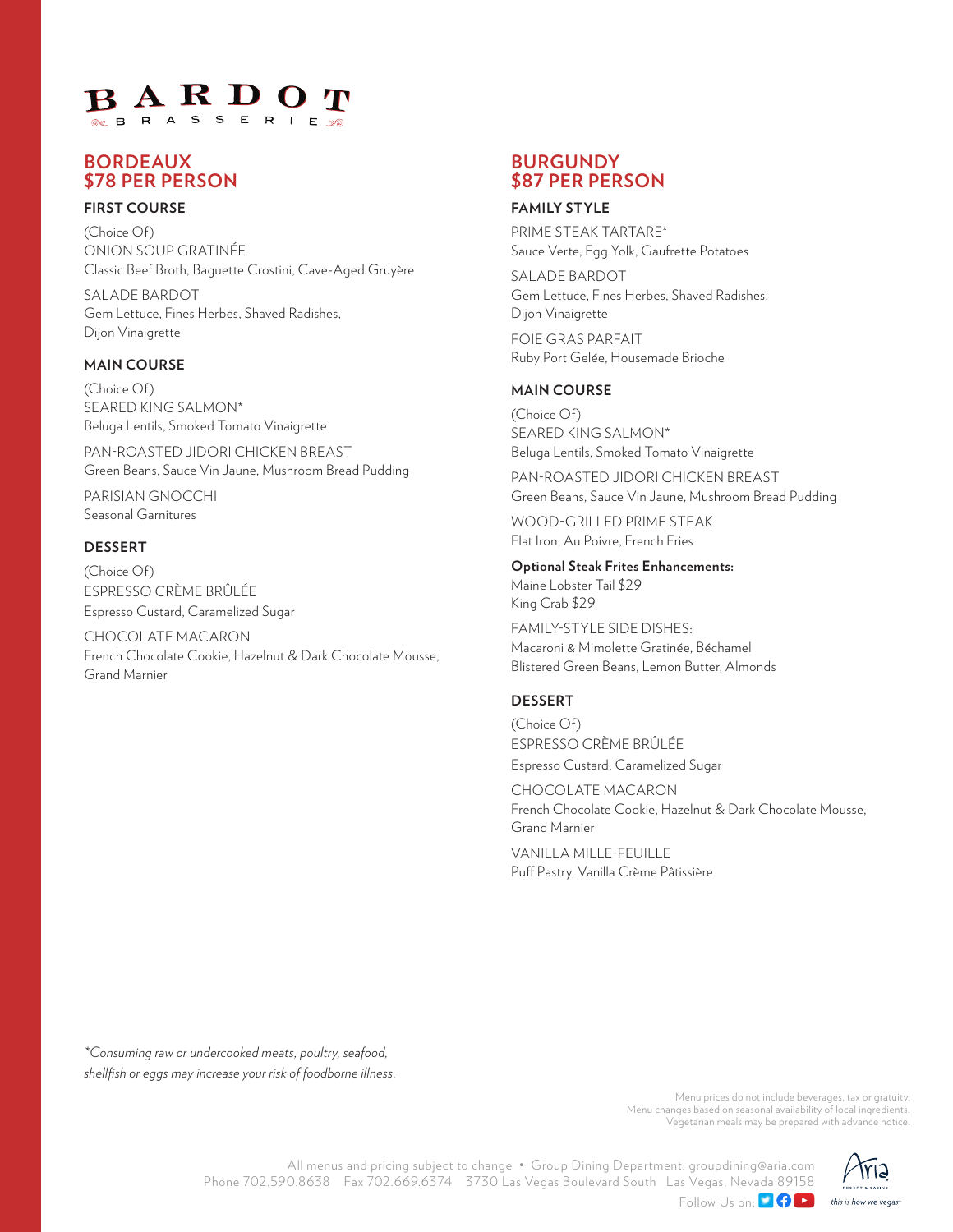# $B$  A R D O **S**

# **CHAMPAGNE \$105 PER PERSON**

#### **FIRST COURSE**

Family Style CHARCUTERIE BOARD Housemade Pâté, Heritage Pork Rillette, Bayonne Ham, French Salami

KING CRAB & ENDIVE CAESAR Alaskan King Crab, Belgian Endive, Parmigiano Reggiano, Caper Aïoli, Herbed Breadcrumbs

## **SECOND COURSE**

(Choice Of) ONION SOUP GRATINÉE

ROASTED BEET SALAD Caramelized Spanish Goat Cheese, Roasted Beets, Hazelnuts, Cassis Vinaigrette

PRIME STEAK TARTARE\* Sauce Verte, Egg Yolk, Gaufrette Potatoes

SHRIMP COCKTAIL

#### **MAIN COURSE**

(Choice Of) LOUP DE MER Roasted Mediterranean Sea Bass, Fennel, Fingerling Potatoes

PAN-ROASTED JIDORI CHICKEN BREAST Green Beans, Sauce Vin Jaune

FILET MIGNON AU POIVRE\* USDA Prime, Peppercorn Sauce, Hand-Cut French Fries

**Optional Steak Frites Enhancements:** Maine Lobster Tail \$29 King Crab Oscar \$29

FAMILY-STYLE SIDE DISHES: Macaroni & Mimolette Gratinée, Béchamel Blistered Green Beans, Lemon Butter, Almonds

**DESSERT TRIO** ESPRESSO CRÈME BRÛLÉE CHOCOLATE & HAZELNUT MACARON VANILLA MILLE-FEUILLE

# **ADDITIONS**

#### **HORS D'OEUVRES**

Family Style CHARCUTERIE BOARD (\$9 Per Person) Housemade Pâté, Heritage Pork Rillette, Bayonne Ham, French Salami

CHEESE PLATTER (\$9 Per Person) Chef's Selection

CHARCUTERIE AND CHEESE (\$15 Per Person)

SHELLFISH PLATTER (\$19 Per Person) Market Oysters, King Crab, Shrimp, Maine Lobster

#### **CANAPÉS**

Pick Three (\$25 Per Person/Half Hour) Pick Five (\$35 Per Person/Half Hour)

KING CRAB & ENDIVE CAESAR Alaskan King Crab, Belgian Endive, Parmigiano Reggiano, Caper Aïoli, Herbed Breadcrumbs

ROASTED BEETS Goat Cheese, Cassis Gastrique

CROQUE MONSIEUR Cheese Fondue, Béchamel

SMOKED SALMON Brioche, Chive Mascarpone

STEAK TARTARE\* Sauce Verte, Organic Egg, Toasted Country Bread

STEAK TARTINE Grilled Flat Iron, Blue Cheese, Arugula

SHRIMP COCKTAIL (\$5 Supplement)

*\*Consuming raw or undercooked meats, poultry, seafood, shellfish or eggs may increase your risk of foodborne illness.*

> Menu prices do not include beverages, tax or gratuity. Menu changes based on seasonal availability of local ingredients. Vegetarian meals may be prepared with advance notice.



All menus and pricing subject to change • Group Dining Department: groupdining@aria.com Phone 702.590.8638 Fax 702.669.6374 3730 Las Vegas Boulevard South Las Vegas, Nevada 89158 Follow Us on: **DOD**